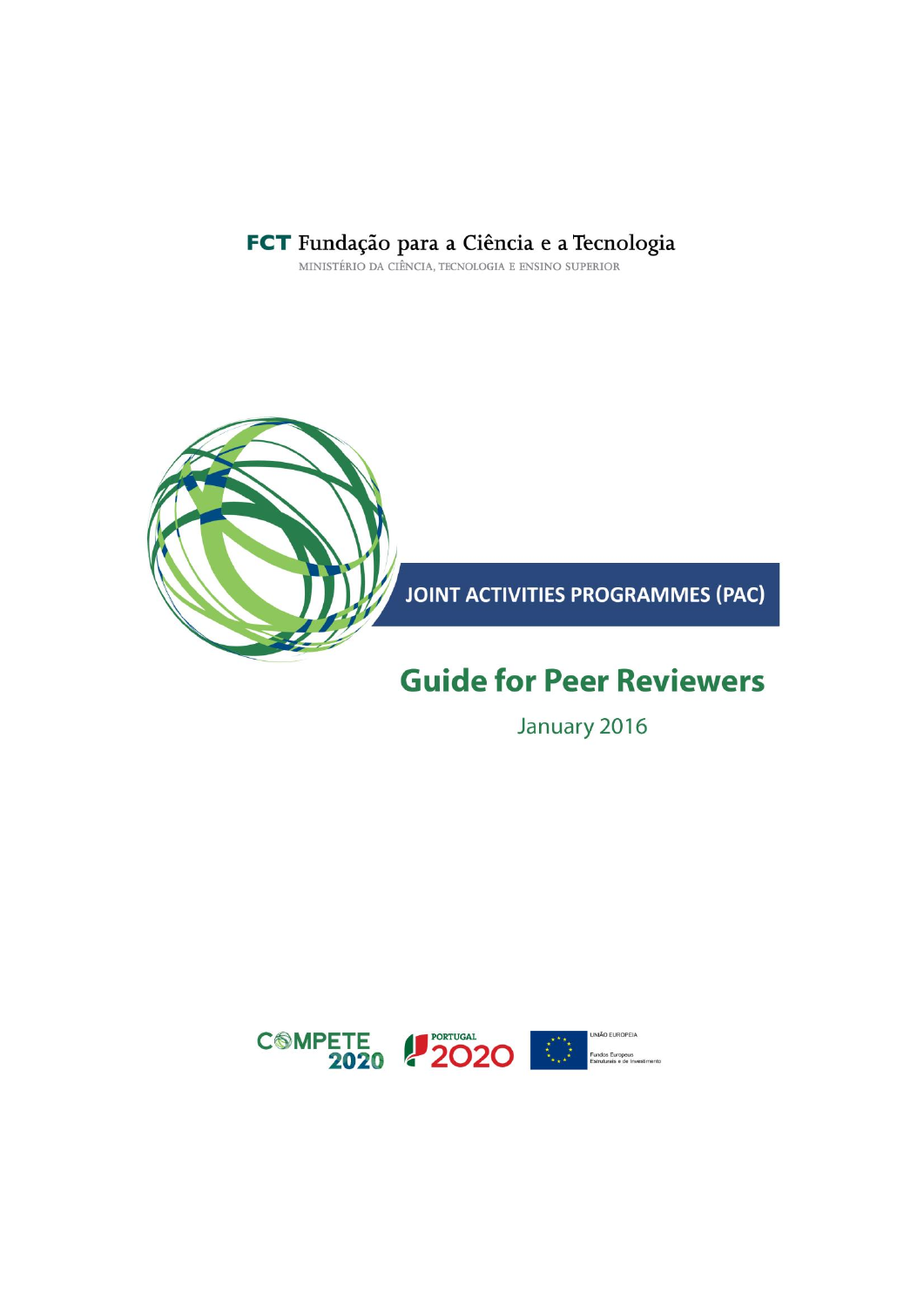### **Table of Contents**





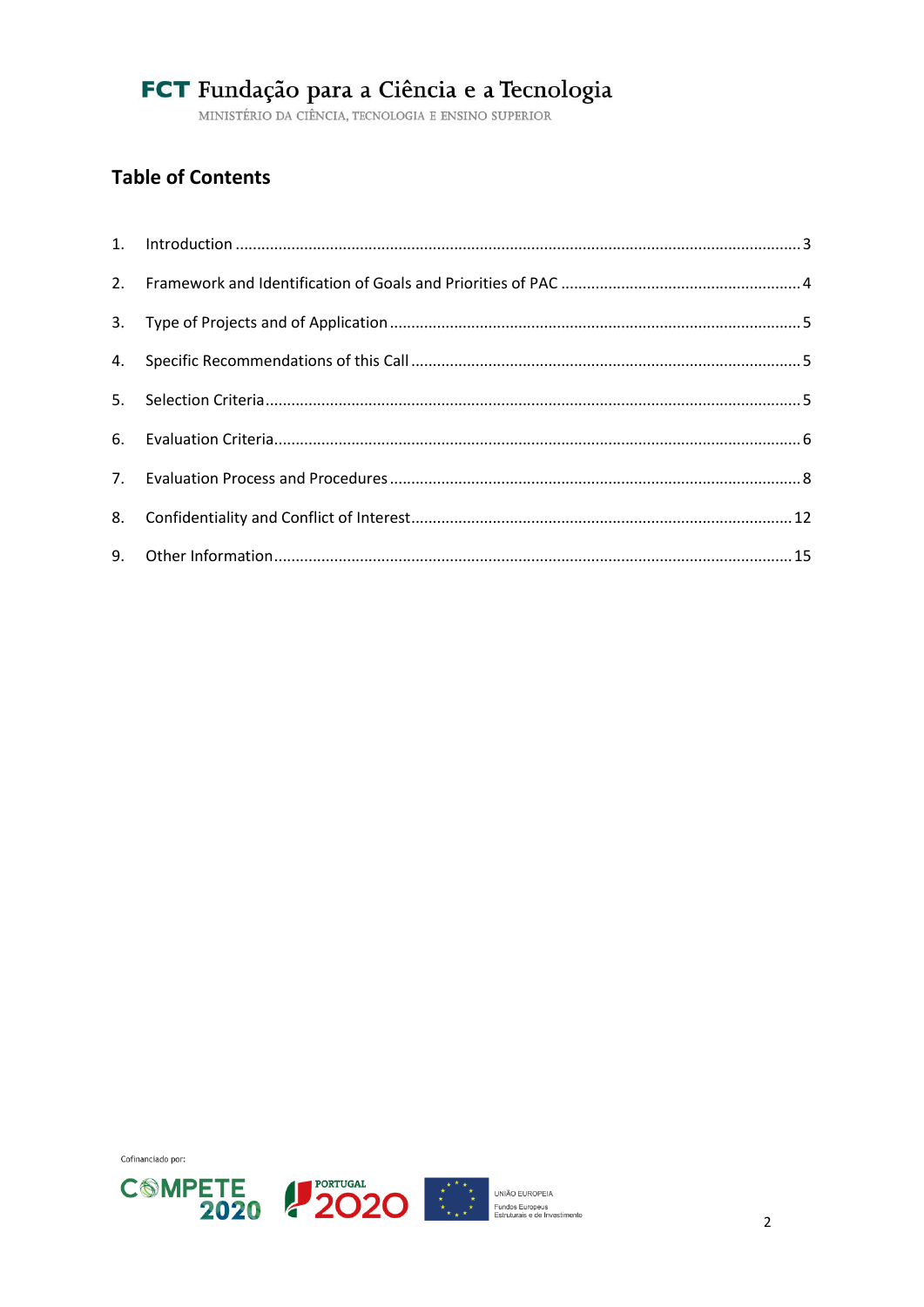MINISTÉRIO DA CIÊNCIA, TECNOLOGIA E ENSINO SUPERIOR

#### <span id="page-2-0"></span>**1. Introduction**

#### About FCT

Fundação para a Ciência e a Tecnologia, I.P. (FCT), the Portuguese foundation for science and technology, is the public agency responsible for implementing the Portuguese government's Science and Technology policy.

FCT started its operations in August 1997, succeeding the previous equivalent agency, JNICT, created in the 1980s.

FCT's mission is to continuously promote the advancement of scientific and technological knowledge in Portugal, exploring opportunities to attain the highest international standards in the creation of knowledge, in any scientific or technological domain, and to stimulate the diffusion of that knowledge and its contribution to improve education, health, the environment, and the quality of life and well-being of citizens.

This mission is mainly accomplished through the funding, subsequent to peer review, of applications submitted by institutions, research teams or individuals, in public calls. Funding is also awarded through cooperation agreements and other forms of support, in partnership with universities and other public or private institutions, in Portugal and abroad.

FCT's main roles are:

• To promote, finance, monitor and evaluate science and technology institutions, programmes, projects and training of human resources;

• To promote and support infrastructure for scientific research and technological development;

• To promote the diffusion of scientific and technological culture and knowledge, especially when relevant for educational purposes in close collaboration with the *Ciência Viva* agency;

• To stimulate the updating, interconnectivity, strengthening and availability of science and technology information sources.

FCT funds all areas of knowledge, including exact, natural and health sciences, engineering, social sciences and humanities.

#### Joint Activities Programmes (PAC)

Funding of Joint Activities Programmes is based on peer review of applications that have been submitted online, in an open call. Applications were submitted in the four scientific domains corresponding to the Scientific Councils of FCT:

- Life and Health Sciences;
- Exact Sciences and Engineering:

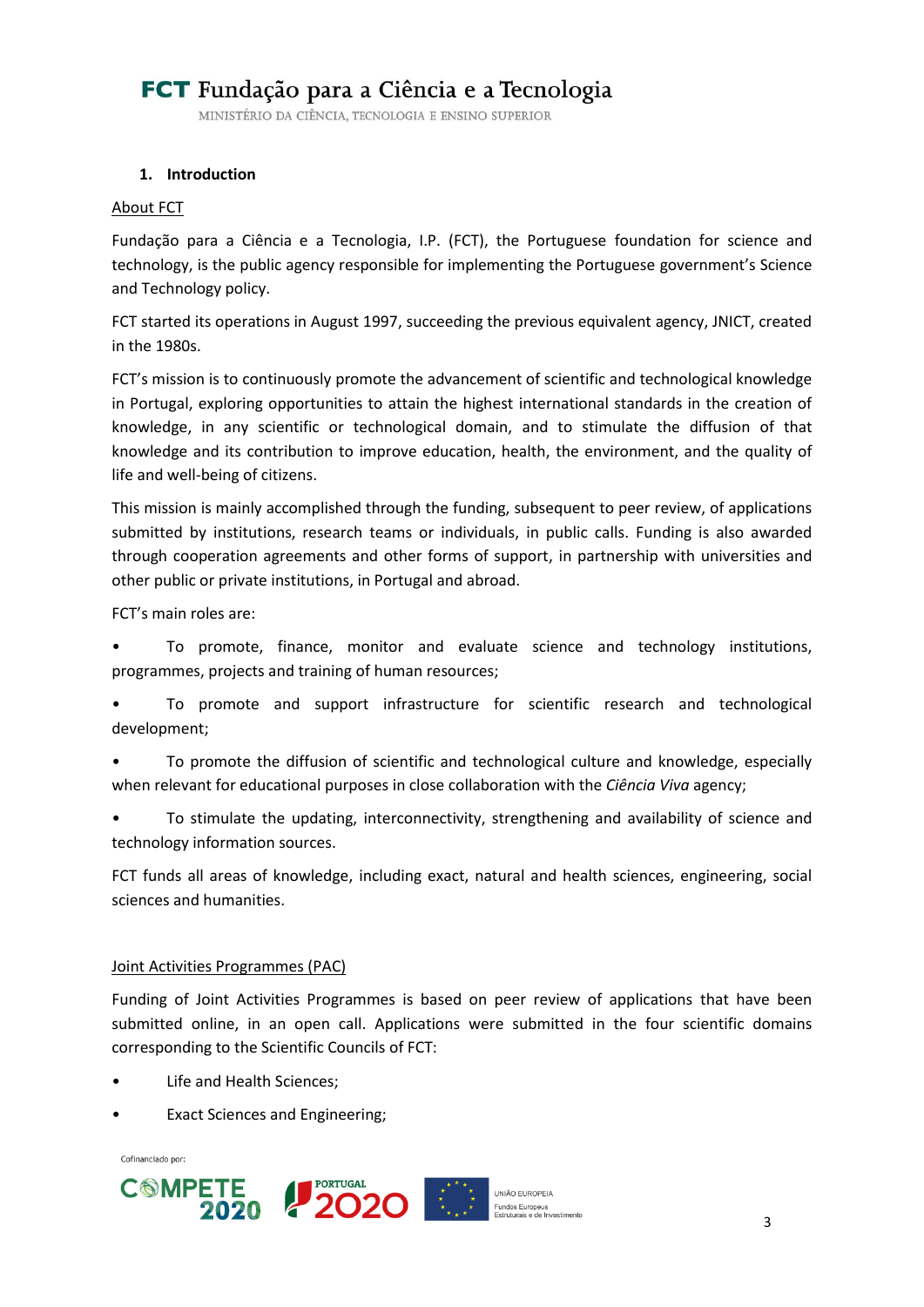MINISTÉRIO DA CIÊNCIA, TECNOLOGIA E ENSINO SUPERIOR

- Natural and Environmental Sciences;
- Social Sciences and the Humanities.

Applicants identified, from the provided list (OECD's revised Field of Science and Technology - FOS, [adapted to Portugal\)](http://www.oecd.org/science/inno/38235147.pdf), the primary and secondary scientific areas of the programme. The applicants also indicated four keywords that most accurately reflect the scientific content of the proposed programme.

The call was launched by Portugal 2020 [\(www.portugal2020.pt\)](http://www.portugal2020.pt/) through a public announcement (Notice of the Call – Aviso  $N^{\circ}$  03/SAICT/2015) outlining the required features of the applications and the evaluation criteria to be applied. The rules governing the applications and the accepted programmes are specified in the public document "Regulamento Específico do Domínio da Competitividade e Internacionalização (RECI)", published through *[Portaria n.º 57-A/2015](http://www.pofc.qren.pt/ResourcesUser/2015/Legislacao/P_57_RegulamentoEspecifico_ComeptitividadeeInternacionalizacao.pdf)*, 27 [February,](http://www.pofc.qren.pt/ResourcesUser/2015/Legislacao/P_57_RegulamentoEspecifico_ComeptitividadeeInternacionalizacao.pdf) modified by *[Portaria n.º 181-B/2015](http://www.poci-compete2020.pt/admin/images/P_181_B_2015.pdf)*, 19 June and *[Declaração de Retificação n.º 30-](http://www.poci-compete2020.pt/admin/images/Declar_Retif_30_B_2015.pdf) B/2015*[, 26 June.](http://www.poci-compete2020.pt/admin/images/Declar_Retif_30_B_2015.pdf)

FCT is responsible for the evaluation of the scientific merit of the programme proposals submitted to this call. The respective Managing Authority (COMPETE2020 or relevant regional authority) is responsible for the final decision. **Evaluation of the applications will be performed by a multidisciplinary panel**.

#### <span id="page-3-0"></span>**2. Framework and Identification of Goals and Priorities of PAC**

This call aims to support Joint Activities Programmes (PAC), involving investments of structuring dimension, of thematic and multidisciplinary nature, submitted by consortia of at least three entities of the Portuguese R&I system established for this purpose. The applications are expected to contribute to address specific societal challenges or, if appropriate, to address gaps in the scientific and technological system, either at national or regional levels.

These Joint Activities Programmes should be organised as a set of coherent and concerted actions in line with the priorities identified in the R&I strategy for Smart Specialisation (RIS3). The Work Plans are not restricted to any scientific domain as long as they are in accordance with the priority domains associated to the national and/or regional strategies of R&I for Smart Specialisation (national and regional RIS3).

#### **The PAC should build on existing expertise among the applicants, creating new synergies that contribute to the advancement of knowledge in specific scientific areas or domains**.

This call covers the following regions in mainland Portugal: North, Centre, Lisbon, Alentejo and Algarve.





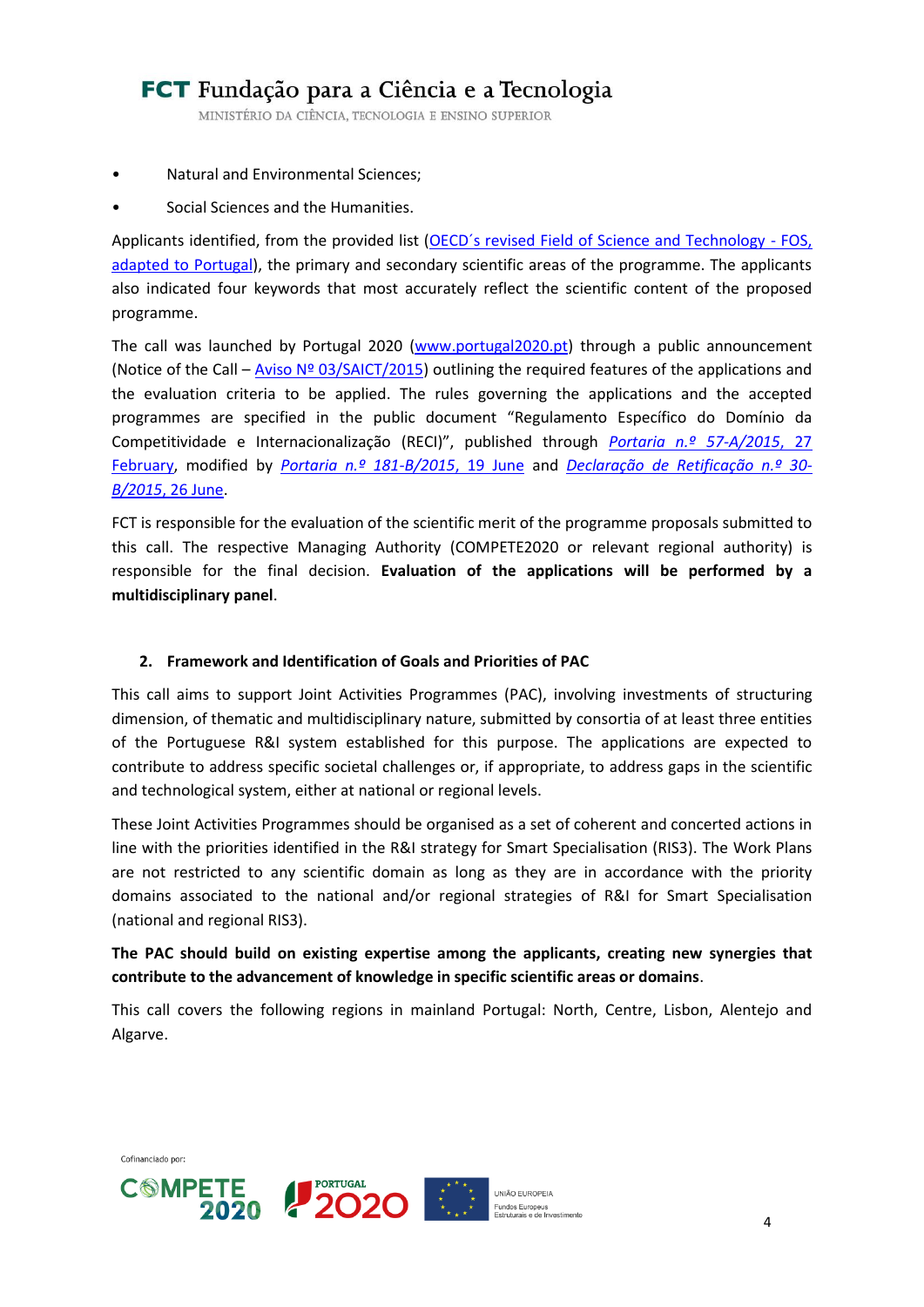MINISTÉRIO DA CIÊNCIA, TECNOLOGIA E ENSINO SUPERIOR

#### <span id="page-4-0"></span>**3. Type of Projects and of Application**

The partnerships set up for the current call are required to incorporate institutions belonging to R&D Units, with mandatory relevant roles in the work programmes, built around a consistent and coherent approach that should not, in any way, overlap with the strategic activity plans of the R&D Units, already supported by FCT (these are available to the reviewers).

Each consortium will need to involve R&D Units of, at least, 3 distinct proponent<sup>1</sup> institutions (this will be verified by FCT).

#### <span id="page-4-1"></span>**4. Specific Recommendations of this Call**

The projects to be funded in this call should meet the following specific admittance conditions:

- a. Involve a total investment equal to or greater than 1 million euros and less than or equal to 2.5 million euros;
- b. Have a maximum duration of 36 months;
- c. Be carried out by R&D Units graded "Good" or higher in the Evaluation Exercise of R&D Units, concluded in 2014, by FCT. One of the R&D Units needs to have been graded as "Excellent" or higher (to be verified and validated by FCT);
- d. The grades of the R&D Units composing the consortia are not evaluation criteria, being only used for eligibility purposes.
- <span id="page-4-3"></span>e. Do not overlap with the strategic activity plans of the R&D Units, funded by FCT in the scope of the call Evaluation Exercise [of R&D Units](http://www.fct.pt/apoios/unidades/avaliacoes/2013/docs/Fase2-Decisao-locked-250515.xlsx) – concluded in 2014 or with the Integrated Programmes funded by POCI and/or by PO Lisbon;

#### <span id="page-4-2"></span>**5. Selection Criteria**

Scoring of the project proposals, towards their selection and ranking, is based on the indicator **Merit of the Project** (MP), which is determined by the following criteria:

- *A. Quality of the Project*
- *B. Impact of the Project (to be assessed by FCT)*

The Merit of the Project is calculated as  $MP = 0.7 A + 0.3 B$ .

Cofinanciado por:

 $\overline{\phantom{a}}$ 





<sup>&</sup>lt;sup>1</sup> A proponent institution is the lead institution of the research unit specified in the Evaluation Exercise of R&D Units concluded in 2014 by FCT.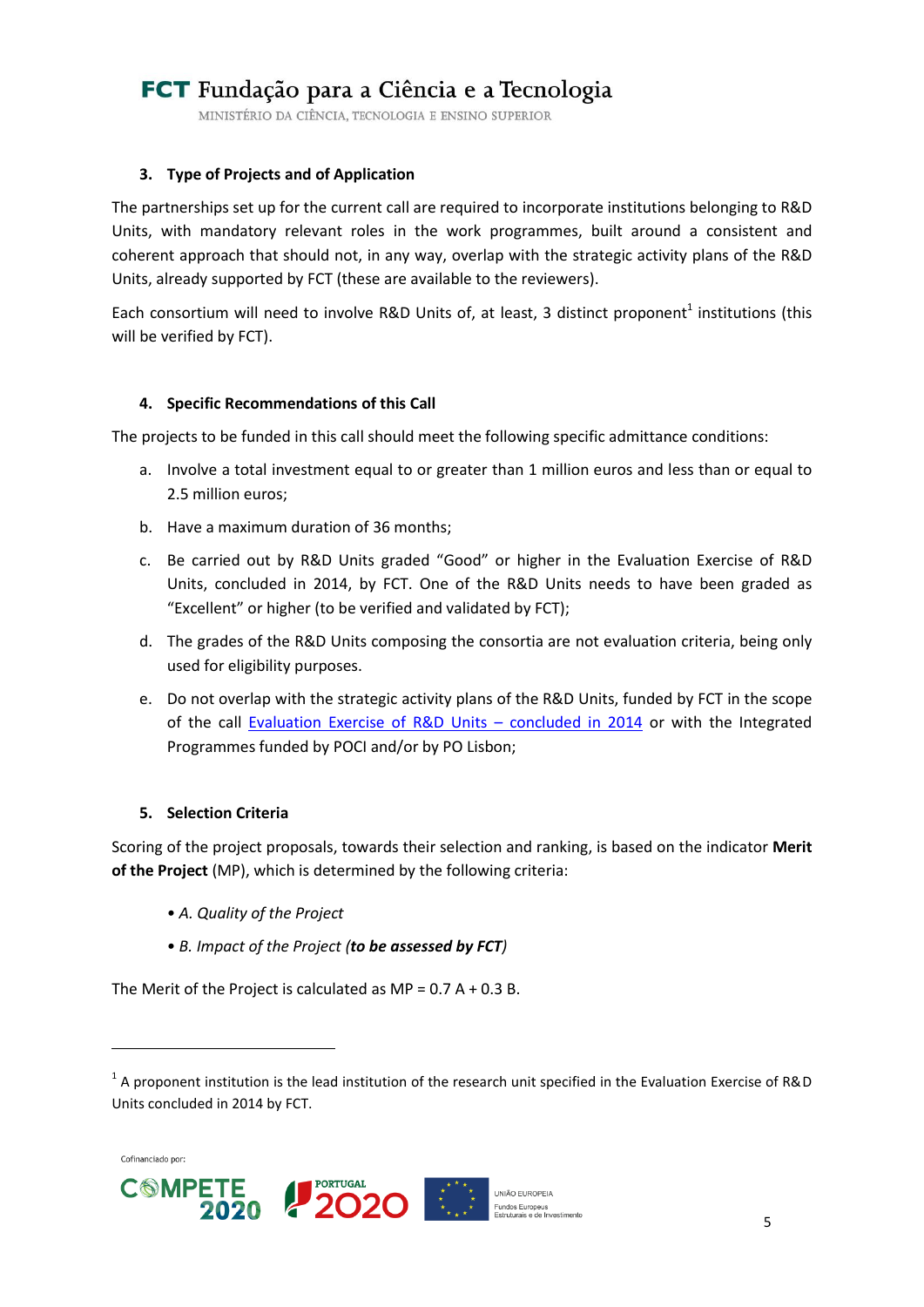MINISTÉRIO DA CIÊNCIA, TECNOLOGIA E ENSINO SUPERIOR

Criteria A and B are scored using a 5-point scale system (1 – minimum; 5 – maximum). The final score of MP is rounded to two-decimal places.

For a proposal to be eligible, the following minimum scores are required:

Criterion A – 3.00 points;

Criterion B – 3.00 points;

 $MP - 3.00$  points

#### <span id="page-5-0"></span>**6. Evaluation Criteria**

As indicated in Section [5,](#page-4-2) scoring of the proposals towards their selection and ranking is based on the calculation of the **Merit of the Project** (MP = 0.7 A + 0.3 B), where **A** is the **Quality of the Project** and **B** is the **Impact of the Project**.

#### **A. Quality of the Project**

This criterion aims to assess the scientific and technological merit of the proposal and of the team, the reasonableness of the budget and the management and implementation capacity, through the following sub-criteria:

- *A1 – Scientific and technological merit of the proposal*
- *A2 – Scientific merit of the research team*
- *A3 – Quality of the work plan*
- *A4 – Reasonableness of the budget*

The **Quality of the Project** is calculated as:

 $A = 0.35$  A1 + 0.30 A2 + 0.20 A3 + 0.15 A4

**Please note that, although a 5-point scale is used for scoring criterion A, due to a limitation of the platform a 50-point scale is available for scoring the four sub-criteria (A1, A2, A3 and A4). Therefore, values between 10 (minimum) and 50 (maximum), with 5-point increments, should be used in the respective scoring boxes.**

According to item [e.](#page-4-3) (Section [4,](#page-4-1) above), proposals submitted to this call may not overlap with the strategic activity plans of the R&D Units, already funded by FCT in the scope of the call Evaluation Exercise of R&D Units, concluded in 2014. **For this reason, information regarding these strategic activity plans will be made available to reviewers**. In case of considerable overlap of the proposed programme with the strategic activity plan of the respective R&D Units, the application should not be proposed for funding.

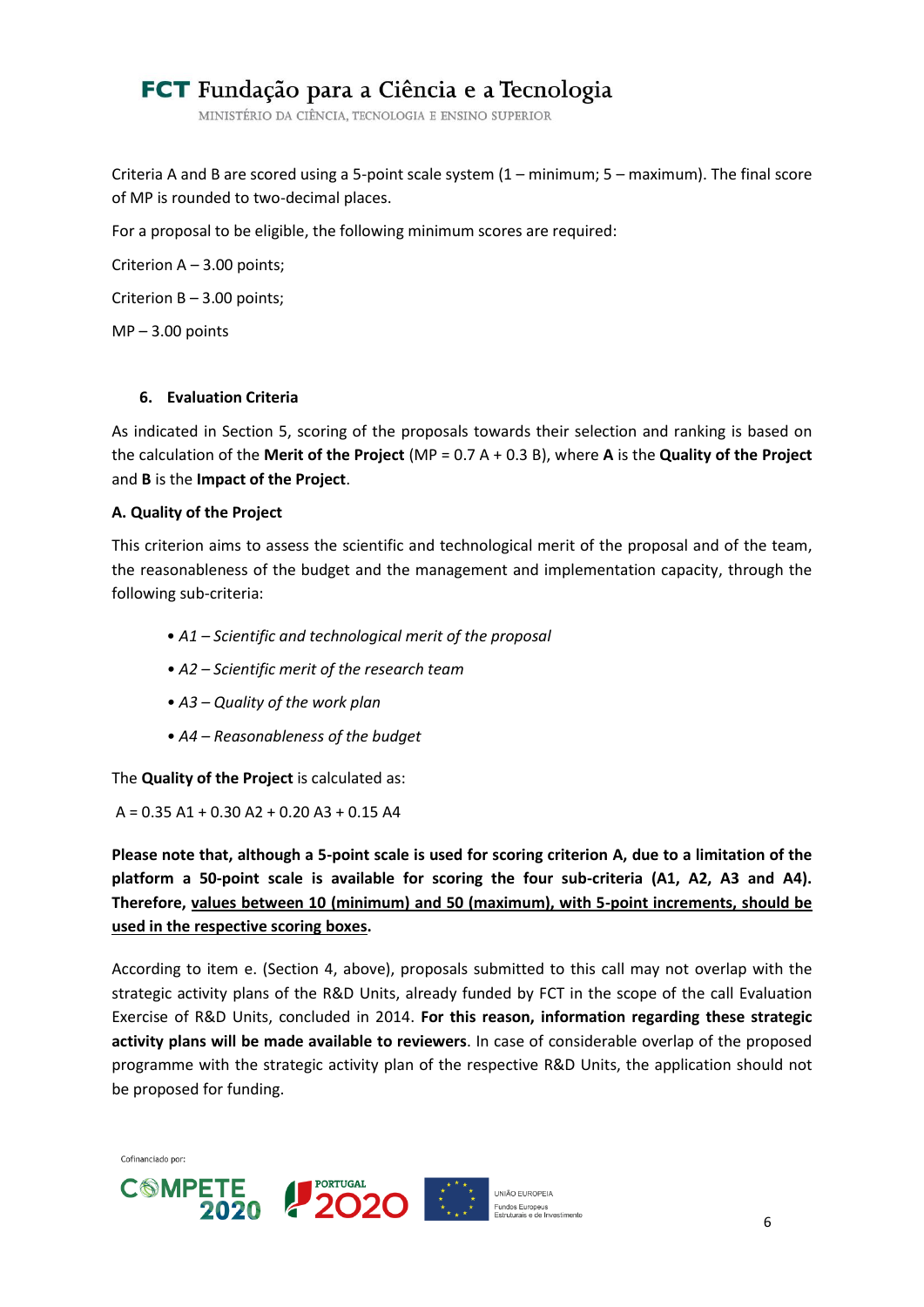MINISTÉRIO DA CIÊNCIA, TECNOLOGIA E ENSINO SUPERIOR

The application of above sub-criteria (A1 to A4) shall take into account, among other considerations, the following:

#### **A1. Scientific and technological merit of the proposal**

- i.) Relevance and originality of the proposed project (based on the state-of-the art of a given scientific area and previous work performed by the applying team);
- ii.) Methodology adopted for carrying out the proposed project;
- iii.) Expected results and their contribution to scientific and technological knowledge;
- iv.) Extent to which the programme brings and combines expertise from the members of the consortium in a coherent approach;
- v.) Resulting publications and articles;
- vi.) Contribution towards promoting and disseminating science and technology;
- vii.) Production of knowledge that can contribute to benefits to society or to the business sector.

#### **A2. Scientific merit of the research team**

- i.) Scientific productivity of the team, evaluated according to criteria that are internationally accepted by the different scientific communities (ranging from references to publications and citations of published work, as used by the exact, natural and engineering sciences, to performance and artistic work in the arts, or monographs and books in the humanities and social sciences);
- ii.) Abilities and skills to adequately execute the proposed project (team configuration);
- iii.) Ability to involve young researchers in training;
- iv.) Degree of internationalisation of the team;
- v.) Degree of success of the team members in previous projects.

#### **A3. Quality of the work plan**

- i.) Organisation of the project in terms of the proposed objectives and resources (duration, equipment, size of the team, institutional and management resources);
- ii.) Organisation and work environment, with special focus on the adequacy of the research team's critical mass to perform the proposed objectives.
- iii.) Nature of the institutional commitment of the several participants to support the programme (e.g., recruitment and hiring of researchers with experience in the areas of the programme; acquisition of equipment that is crucial for the activities of the programme; provision of laboratory space or other similar resources, specifically dedicated to the proposed activities of the programme).

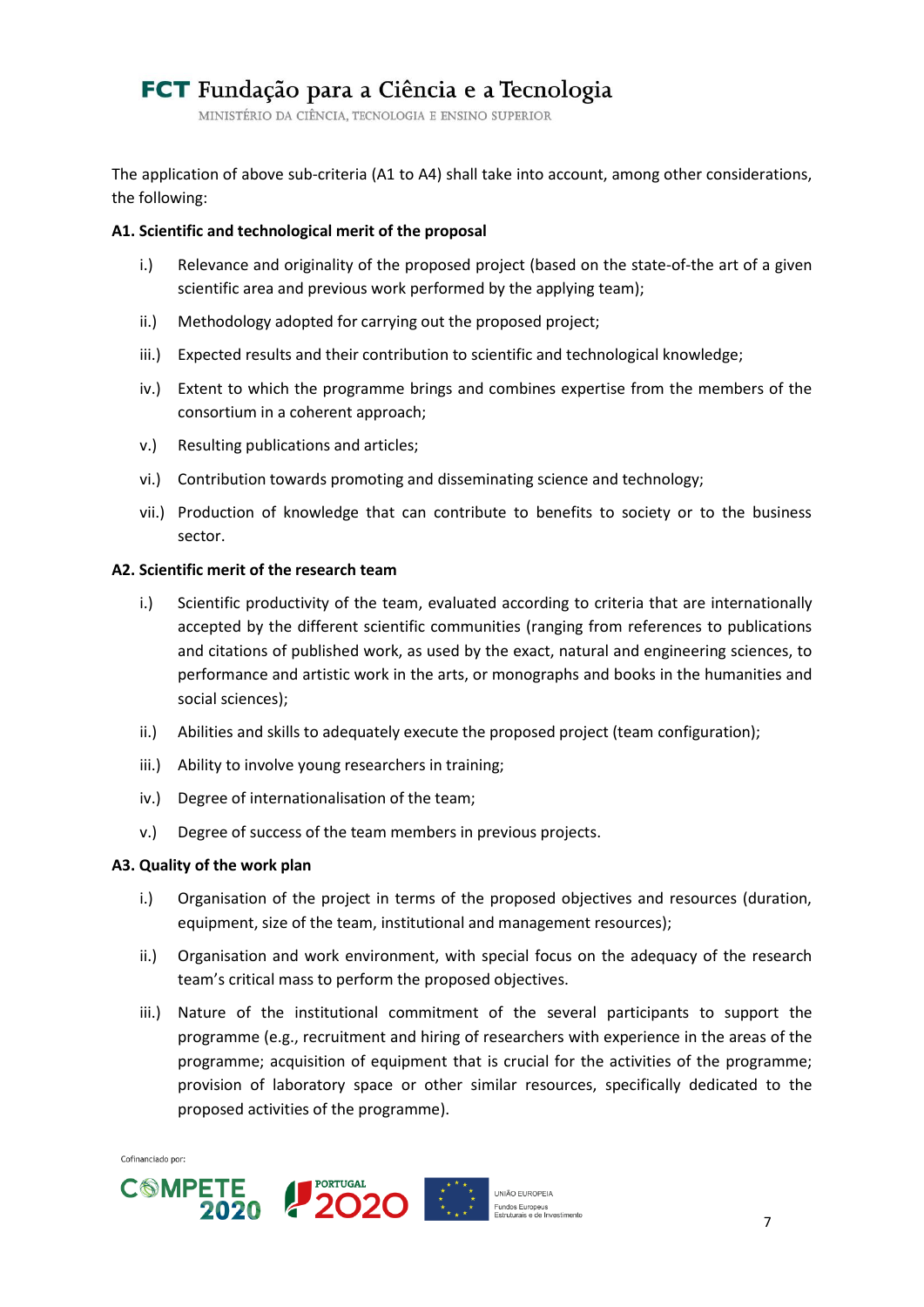MINISTÉRIO DA CIÊNCIA, TECNOLOGIA E ENSINO SUPERIOR

#### **A4. Reasonableness of the budget**

- i.) Adequacy of the proposed budget to accomplish the proposed objectives;
- ii.) Institutional resources (technical-scientific, organisational and managerial) of the participating entities.

#### <span id="page-7-0"></span>**7. Evaluation Process and Procedures**

#### **General Information**

- **The Quality of the Project (criterion A) will be assessed by a multidisciplinary evaluation panel and remote reviewers**, appointed by the FCT Board of Directors.
- **Each application** will be remotely and individually evaluated by **two remote reviewers** and **three panel members.** One of the panel members will be appointed as the **first reader** of the application.
- All experts will be of acknowledged competence in the scientific areas of the applications to be evaluated, and cannot be affiliated with Portuguese institutions or have current or scheduled collaborations with any Portuguese institution.
- The panel is headed by the Panel Chair and its composition will be published on the FCT website after the panel meeting.
- The identities of the remote reviewers will not be made public.
- Distribution of the applications to panel members will take into consideration any Conflict of Interest, as well as the matching of scientific competences.
- The first time a reviewer logs into the evaluation web page, he/she has to sign a [Confidentiality Statement.](#page-11-1)
- Prior to accessing each application, the reviewer has to declare whether or not a conflict of interest is identified for that particular application.
- During the panel meeting, all applications shall be discussed. A **ranked list** and a **panel evaluation report** (for each application) will be produced.
- The panel will issue a **panel meeting report** on its activities.
- There is an allocated FCT team for the evaluation panel, which will act as the contact point for the reviewers.





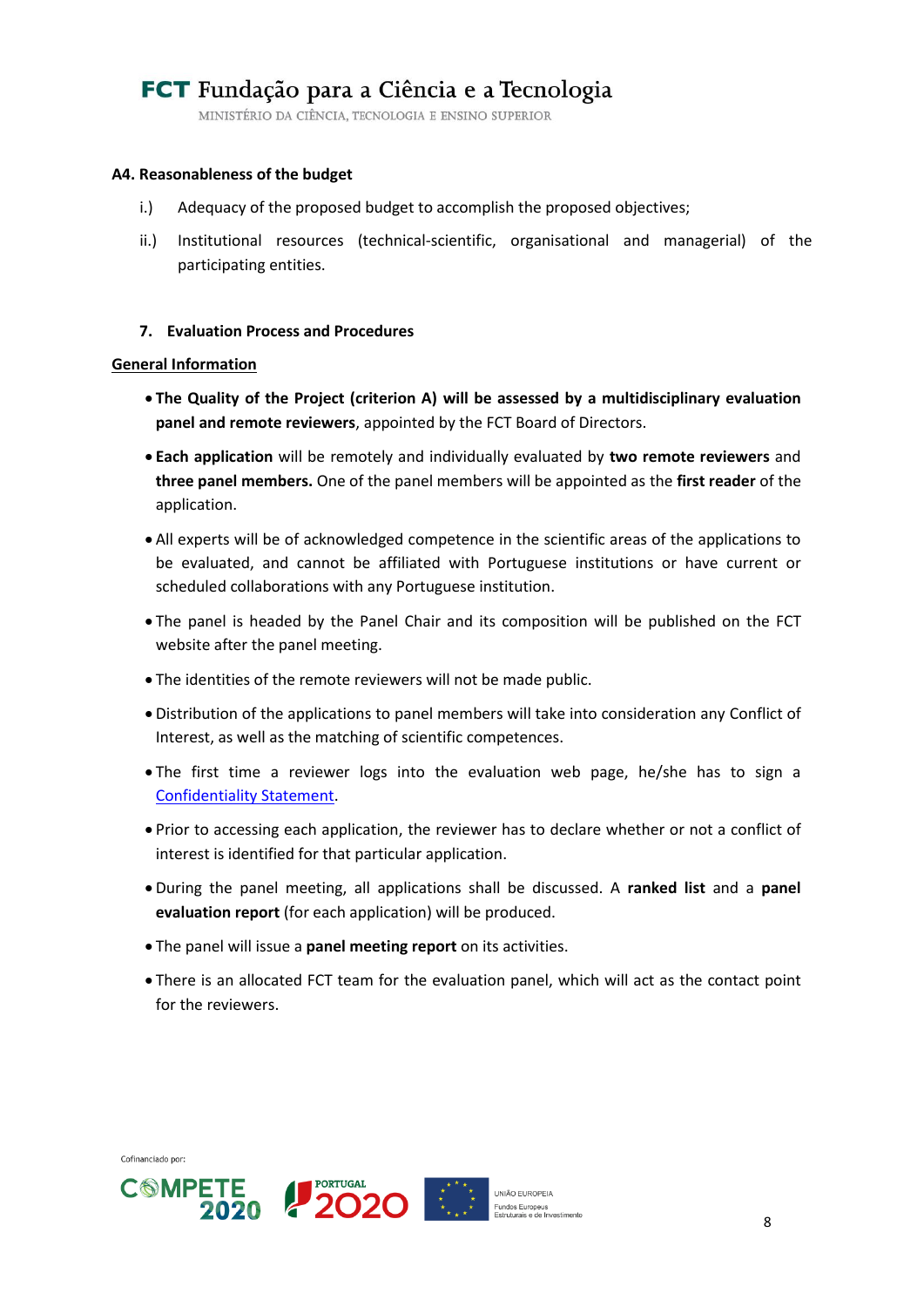MINISTÉRIO DA CIÊNCIA, TECNOLOGIA E ENSINO SUPERIOR

#### **Evaluation Stages**

Evaluation of the research applications involves the following stages:

#### Constitution of the Evaluation Panel

- The constitution of the evaluation panel will take into consideration the number of applications for each research area/sub-area, a good gender balance and a fair geographic and institutional distribution of evaluators.
- A chair will be invited to head the evaluation panel. The panel chair will be in charge of the quality control of the individual and panel evaluation reports, steering of the panel meeting and communication of the results of the discussions to the Board of Directors of FCT. The chair is asked to keep the evaluation process within the defined timeframe and contact panel members in case of any delays. Should a Conflict of Interest be identified during the evaluation process, the panel chair is expected to support the FCT team in its resolution.
- The panel members might be asked to give support to FCT during the period spanning the evaluation meeting and the final decision (*e.g.*, analysis of potential appeals of scientific nature presented by applicants).

#### Pre-Meeting Activities (Individual Reviews)

- Each application will be remotely and individually evaluated by **three panel members** and **two remote reviewers**.
- **Each of the five reviewers must submit and lock an individual evaluation** for each assigned application in the Individual Evaluation Form.
- For each application, one of the panel members will be designated as **first reader**. Based on the five individual reviews, the first reader will prepare the **Compilation (Pre-Consensus) Report** of the application before the panel meeting. This report must be submitted and locked up to two weeks before the panel meeting.
- Reviewers must submit their assessment for each proposal in the **Individual Evaluation Form**, including:
	- The rating and comments for each of the four evaluation sub-criteria (A1, A2, A3 and A4);
	- A summary of the evaluation;
	- A comment on the total and Human Resources requested budgets;
	- Confidential comments to other panel members, if necessary.







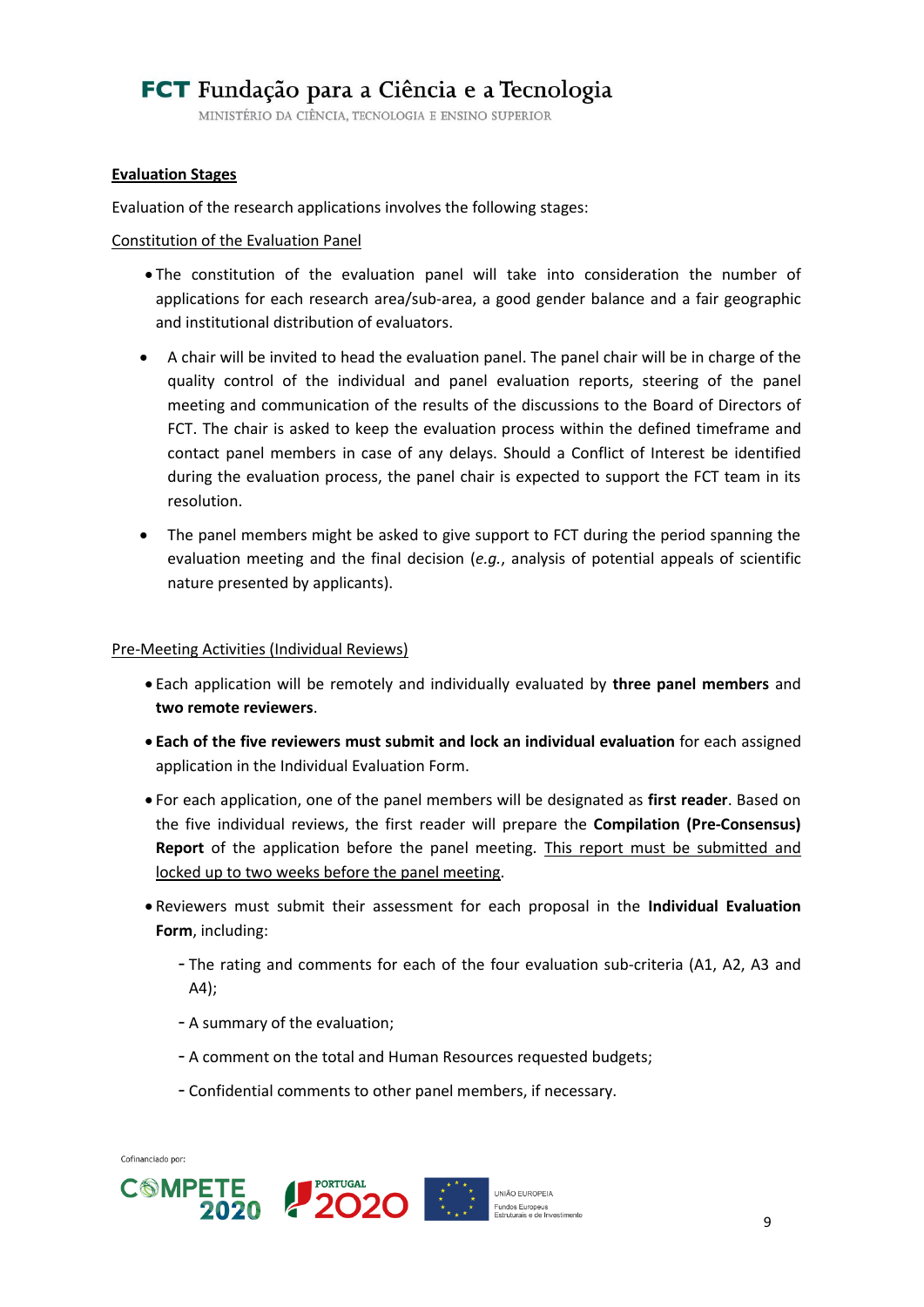MINISTÉRIO DA CIÊNCIA, TECNOLOGIA E ENSINO SUPERIOR

- The assessment should take into account the following **guidelines**:
	- The strengths and weaknesses for each sub-criterion must be identified;
	- The explanatory comment for each sub-criterion should be succinct but substantial; this comment should address the relative importance of the criterion and the extent to which the application actually meets the criterion;
	- Comments should also be impeccably polite; if so decided by the panel, the comments may be reproduced totally or partially in the feedback to applicants.
	- The overall comment on the proposal should be a global judgement of the reviewer on the application, stating conclusions regarding the research work and the organisation of the project;
	- Confidential comments to the evaluation panel may be provided.
- **Both ratings and comments are critically important.** The individual review ratings and comments are the starting point for the panel discussions and for the panel final rating.

#### Meeting Activities (Panel Evaluation)

- At the panel meeting, all applications and respective evaluation reports will be available to all panel members.
- During the panel meeting **all applications shall be discussed**.
- $\bullet$  It is the duty of the **evaluation panel** to:
	- Prepare a **Panel Evaluation Report** for each application (to be conveyed to the applicants) based on the Compilation (Pre-Consensus) and Individual reports and panel discussions;
	- Produce a **Ranked List** of all evaluated applications;
- Prepare a **Panel Meeting Report** with a summary of the meeting activities and comments regarding the evaluation process.
- The **applications' final ratings** and **comments to be made available to the applicants** are discussed and decided by the evaluation panel during the meeting, and included in the **Panel Evaluation Report** by the first reader.







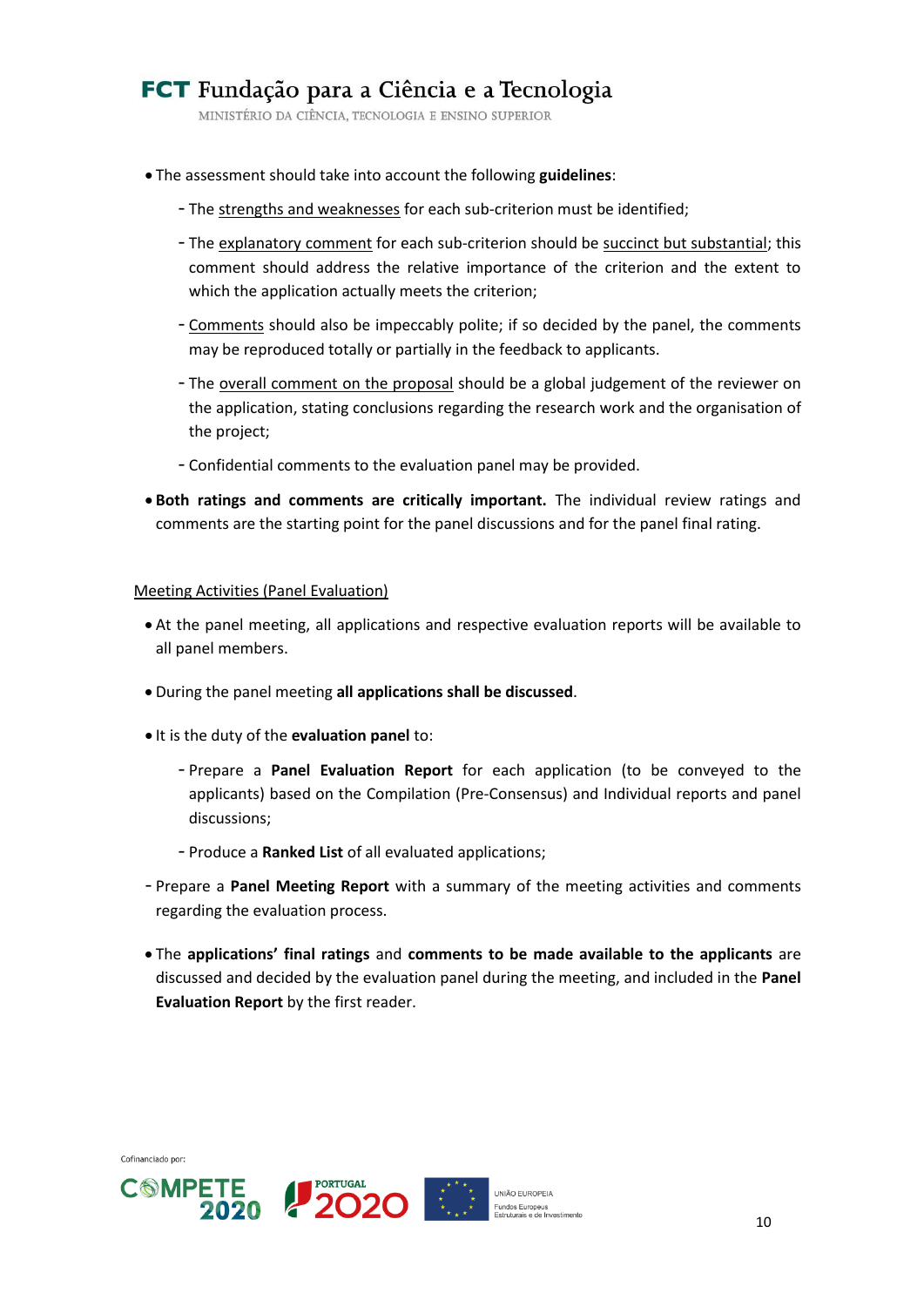MINISTÉRIO DA CIÊNCIA, TECNOLOGIA E ENSINO SUPERIOR

- The first reader should submit the panel assessment (comments to be conveyed to the applicants) in the **Panel Evaluation Form**, including:
	- The rating and comments for each of the four criteria (A1, A2, A3 and A4);
	- Strengths and weaknesses of the application;
	- Recommended amount for funding to be conveyed to the applicant;
	- Confidential comments to FCT, if necessary.
- The final panel assessment should take into account the following guidelines:
	- All comments should take the form of a statement with respect to the criterion under evaluation; the overall comment should provide a global point of view on the quality of the project;
	- Panel members shall:
		- o Avoid comments that give a description or a summary of the application;
		- o Avoid the use of the first person or equivalent: "I think…" or "This reviewer finds…";
		- o Always use dispassionate and analytical language: avoid dismissive statements about the team, the proposed science, or the scientific field concerned;
		- o Avoid asking questions, since the applicants will not be able to answer them;
		- o Evaluate the work that is being proposed, and not work that the reviewers consider should have been proposed;
		- o Avoid providing guidance for potential future submissions.
	- The **Panel Meeting Report**, with a summary of the meeting activities, should address (but not be limited to) the following issues:
		- Working methodology adopted by the panel;
		- Identification of Conflicts of Interest and their resolution at any time along the process.

#### **This report should be signed by all panel members.**

- The Panel may prepare an additional document with **Recommendations to FCT** on the various aspects of the evaluation process that may help FCT to improve procedures in future calls. This document may include, among other issues considered to be important:
	- Comments and critiques on the application form, with suggestions for possible improvements;



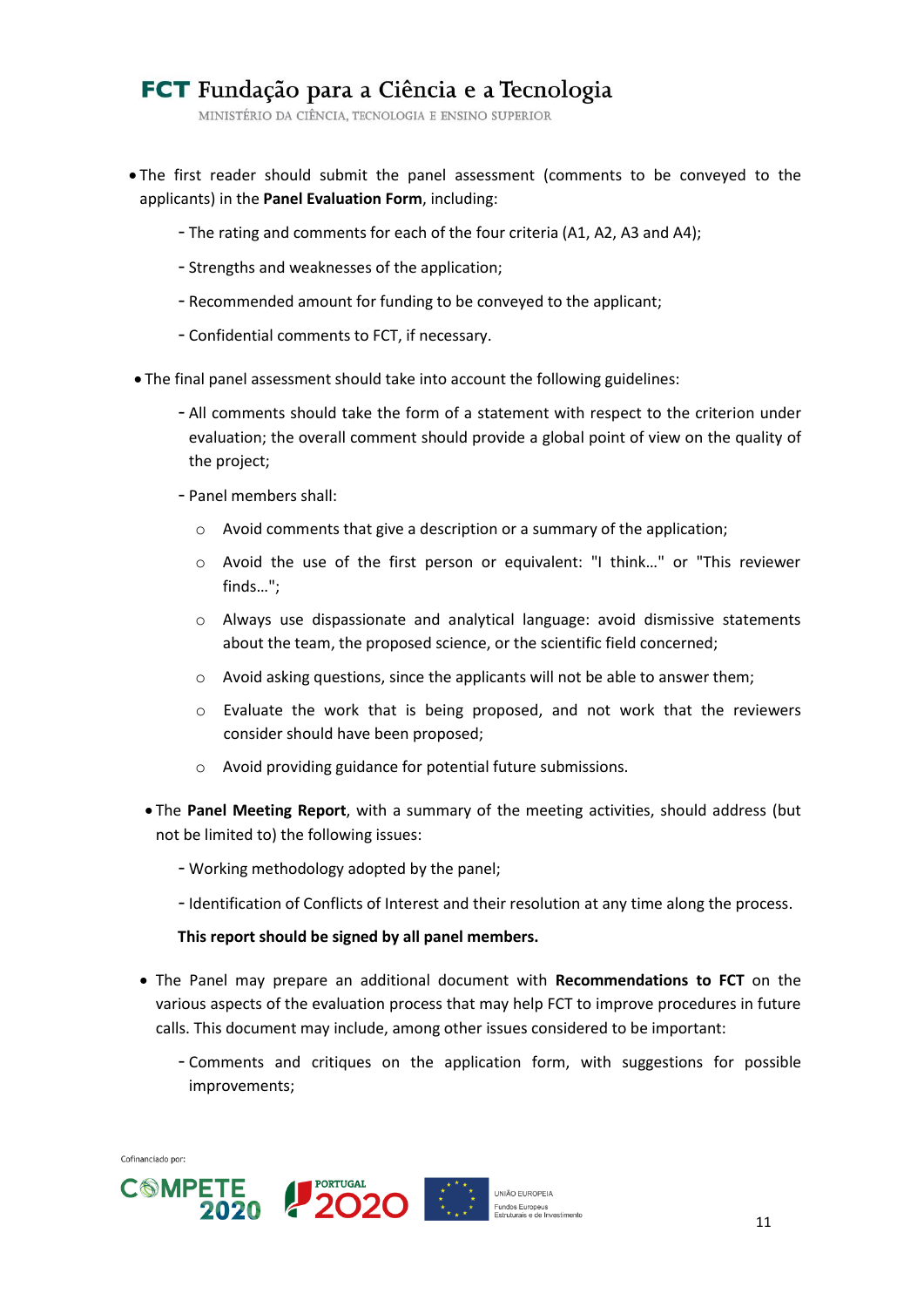MINISTÉRIO DA CIÊNCIA, TECNOLOGIA E ENSINO SUPERIOR

- Comments on the material available to panel members, in particular the Guide for Peer Reviewers;
- Strong and weak aspects of the FCT team;
- Strong and weak logistic aspects (travel, hotel, meeting).

#### **FCT Evaluation Webpage**

Individual credentials will be sent to each reviewer, which give access (through [https://sig.fct.pt/evaluation/\)](https://sig.fct.pt/evaluation/) to the list of applications, as well as to the evaluation form for each application assigned to the reviewer. After logging in, instructions are available at the top of the menu.

For each application, the following is available:

- A statement on Conflict of Interest;
- A PDF file containing all information submitted in the application form;
- Files containing information regarding the strategic activity plans of the R&D Units, funded by FCT in the scope of the Evaluation Exercise of R&D Units, concluded in 2014;
- The Individual and Compilation (Pre-Consensus) Report Forms;
- The possibility to SAVE the submitted evaluation report the uploaded information will be kept for future revision;
- The LOCK button to submit the evaluation report the reviewer will no longer be able to modify the uploaded information.

#### <span id="page-11-0"></span>**8. Confidentiality and Conflict of Interest**

#### <span id="page-11-1"></span>**Confidentiality**

Cofinanciado por:

The confidentiality of written applications must be protected. All reviewers involved in the evaluation are asked not to copy, quote, disclose or otherwise use material contained in the applications. All reviewers are requested to sign a statement of confidentiality relative to the contents of the applications and to the results of the evaluation.

The statement that needs to be accepted, which appears the first time the reviewer uses the individual credentials to access the evaluation area, is the following:

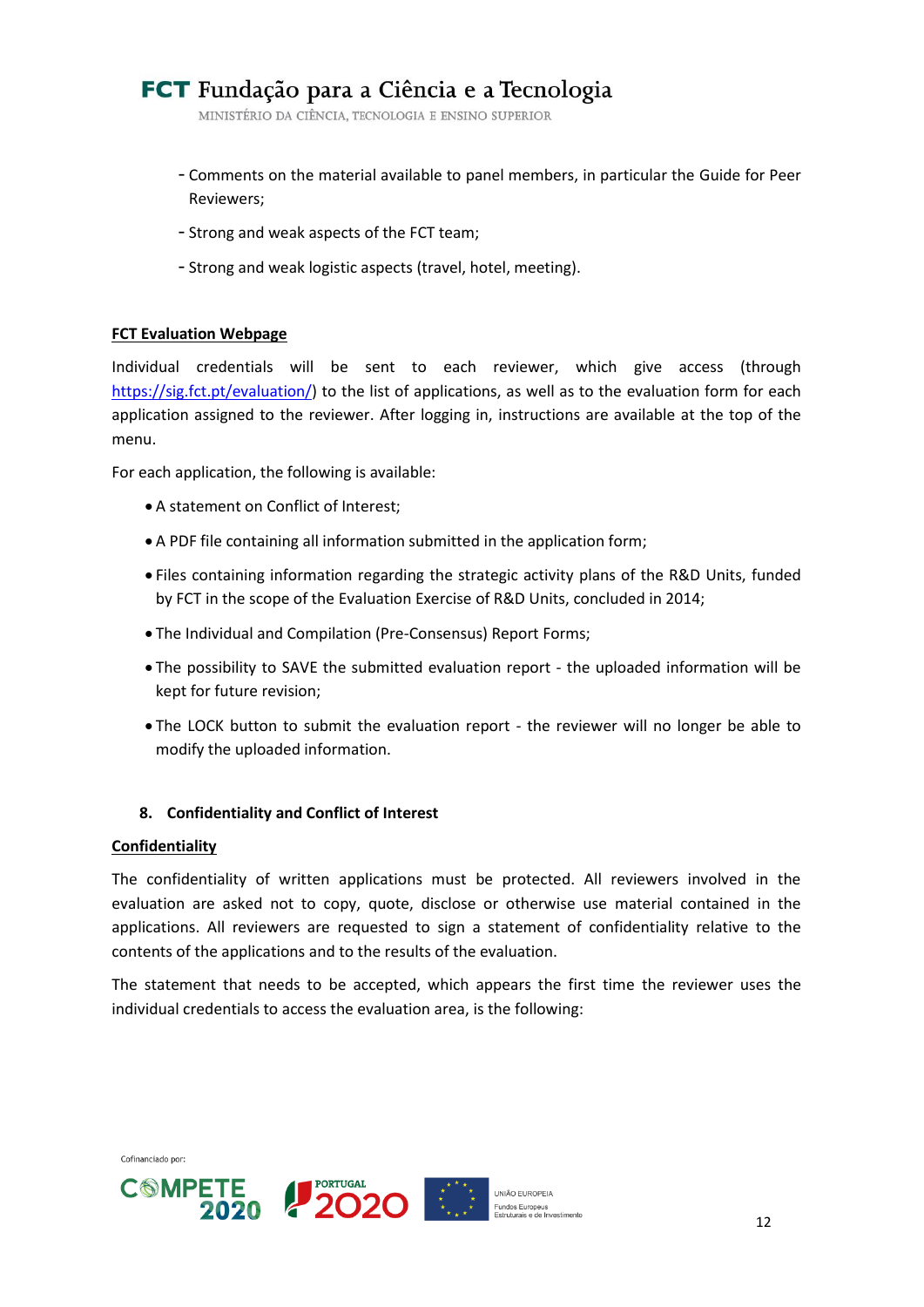MINISTÉRIO DA CIÊNCIA, TECNOLOGIA E ENSINO SUPERIOR

#### STATEMENT OF CONFIDENTIALITY

Thank you for accepting to participate in the scientific evaluation of Research Projects submitted to the Portuguese Foundation of Science and Technology (*Fundação para a Ciência e a Tecnologia, I.P.*) – FCT.

The reader of this message pledges, on his/her honour, not to quote or using in any way, the contents of the project applications, nor to make available, other than to FCT or the evaluation panel, the results of the evaluation of project applications.

#### **Conflicts of Interest (CoI)**

Reviewers that have submitted any **application to the present Call**, either as PI or team member, **have to decline** participating in the evaluation process. Reviewers with first-degree relationships, married to or cohabiting with the PI or any team member are also impeded from being a panel member or remote evaluator.

In the case of a disqualifying conflict of interest, panel members and remote reviewers cannot remotely evaluate the respective applications. Panel members are also not allowed to participate in the panel meeting discussion of these applications. Circumstances that could be interpreted as a **disqualifying conflict of interest** are laid down in the following criteria:

- 1. Life partnership, domestic partnership;
- 2. Personal interest in the application's success or financial interest by persons listed under no.1;
- 3. Current or planned close scientific cooperation;
- 4. Research cooperation within the last three years, *e.g.* joint publications;
- 5. Dependent employment relationship or supervisory relationship (*e.g.* teacher-student relationship up to and including the postdoctoral phase) within the last five years of the date of the call;
- 6. The affiliation or pending transfer to any of the Institutions involved in the consortium;
- 7. Researchers who are active in a council or similar supervisory or advisory board of the applying institution are excluded from participating in the review and decision-making process for applications originating from this institution;

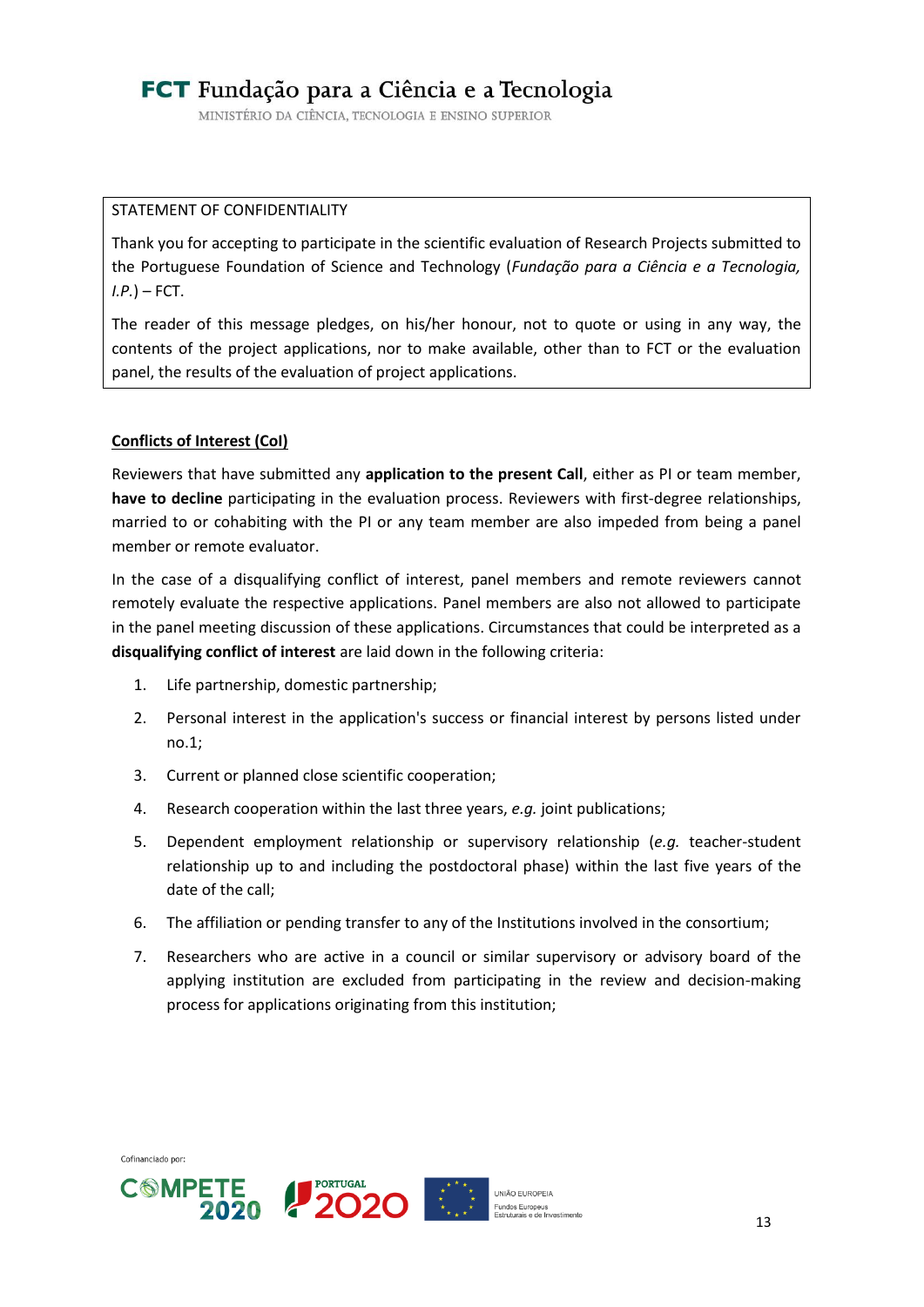MINISTÉRIO DA CIÊNCIA, TECNOLOGIA E ENSINO SUPERIOR

In the case of a **potential conflict of interest**, panel members should notify FCT and clarify if he/she is able to perform an unbiased evaluation or if the conflict should rather be considered as disqualifying. A potential conflict of interest exists in the following circumstances:

- 8. Relationships that do not fall under no. 1; other personal ties or conflicts;
- 9. Financial interests of persons listed under no. 8;
- 10. Participation in university bodies other than those listed under no. 7, *e.g.* in scientific advisory committees in the research environment;
- 11. Preparation of an application or implementation of a project with a closely related research topic (competition);
- 12. Participating in an on-going scientific or inter-personal conflict with the applicant(s).

Before the start of evaluation of each application, and in order to be able to access the evaluation form, each reviewer needs to complete a CoI Declaration, as follows:

#### **Conflict of Interest Declaration**

Please state:

- No, I have no conflict
- Yes, I have a strong conflict (see **Disqualifying CoI**)
- It is possible that I have a conflict (see **Potential CoI**)

Add any comments below.

<span id="page-13-0"></span>The **individual reviewer** will not be able to proceed in case of a strong conflict of interest. **In this case, the individual reviewer is required to inform the FCT team of this situation**, so that the application may be reassigned. The final panel meeting report must mention all declared CoI.